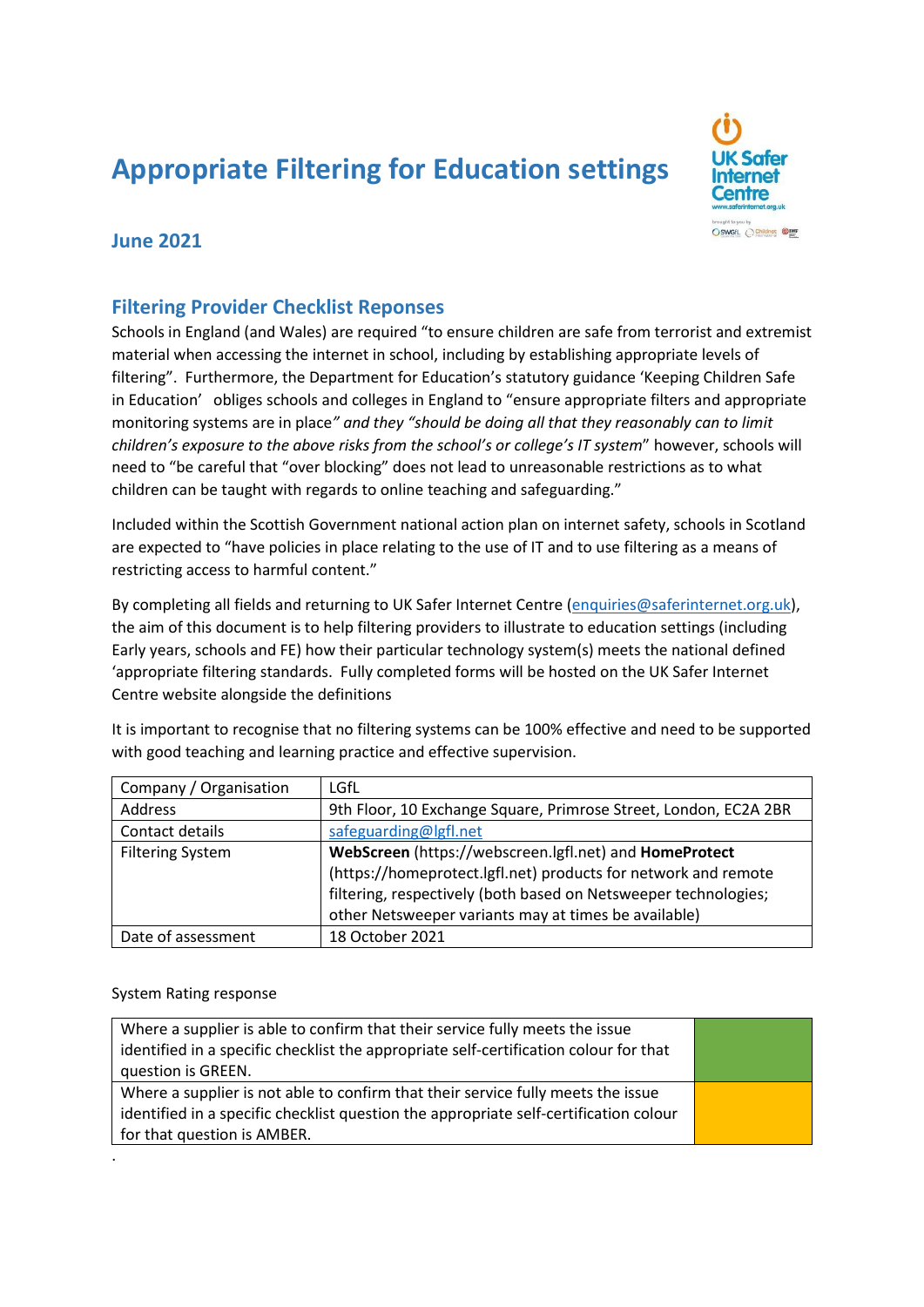## **Illegal Online Content**

Filtering providers should ensure that access to illegal content is blocked, specifically that the filtering providers:

| Aspect                                                                                                        | Rating | Explanation                                                                                                                                                                                                                                                                                                                                                                                                                                                                                                                                                                         |
|---------------------------------------------------------------------------------------------------------------|--------|-------------------------------------------------------------------------------------------------------------------------------------------------------------------------------------------------------------------------------------------------------------------------------------------------------------------------------------------------------------------------------------------------------------------------------------------------------------------------------------------------------------------------------------------------------------------------------------|
| Are IWF members                                                                                               |        | LGfL is an active member of the IWF and sits<br>on the IWF Funding Council to help shape and<br>inform this vital institution.                                                                                                                                                                                                                                                                                                                                                                                                                                                      |
| and block access to illegal Child<br>$\bullet$<br>Abuse Images (by actively<br>implementing the IWF URL list) |        | This list is implemented for all our filtering<br>customers and cannot be bypassed. Even the<br>very few customers which require a raw<br>internet feed without filtering still cannot<br>access sites on the IWF blocklist.<br>We also go beyond the IWF URL list in that<br>the IWF's Image Hash List is also enforced by<br>the Netsweeper engine on which all our<br>filtering is based. This ensures any sites are<br>blocked which may be hosting new instances<br>of child sexual abuse images that have been<br>reuploaded onto a new website in order to<br>avoid a block. |
| Integrate the 'the police<br>$\bullet$                                                                        |        | This list is also implemented for all our                                                                                                                                                                                                                                                                                                                                                                                                                                                                                                                                           |
| assessed list of unlawful                                                                                     |        | filtering customers and cannot be bypassed.                                                                                                                                                                                                                                                                                                                                                                                                                                                                                                                                         |
| terrorist content, produced on                                                                                |        |                                                                                                                                                                                                                                                                                                                                                                                                                                                                                                                                                                                     |
| behalf of the Home Office'                                                                                    |        |                                                                                                                                                                                                                                                                                                                                                                                                                                                                                                                                                                                     |

## *Further illegal content blocked by LGfL:*

*LGfL was the [first UK internet service provider](http://www.govopps.co.uk/not-for-profit-lgfl-is-first-educational-technology-company-and-internet-service-provider-to-work-with-city-of-london-police-to-block-known-piracy-sites/) to implement the City of London Police's Infringing Website List (IWL) from the Police Intellectual Property Crime Unit (PIPCU). This blocklist contains websites which have been proven to include illegal pirated content (such as Hollywood films). Each site has been independently verified as containing illegal content by a police officer. The list is particularly useful for schools as these sites are not only often linked to criminal gangs, but often include malware, so it is important to protect staff and students form the illegal material and potential viruses and security breaches. What is more, schools may otherwise be held to account for breach of copyright if this material is downloaded on their network, leading to thousands of pounds of fines from the copyright owners.*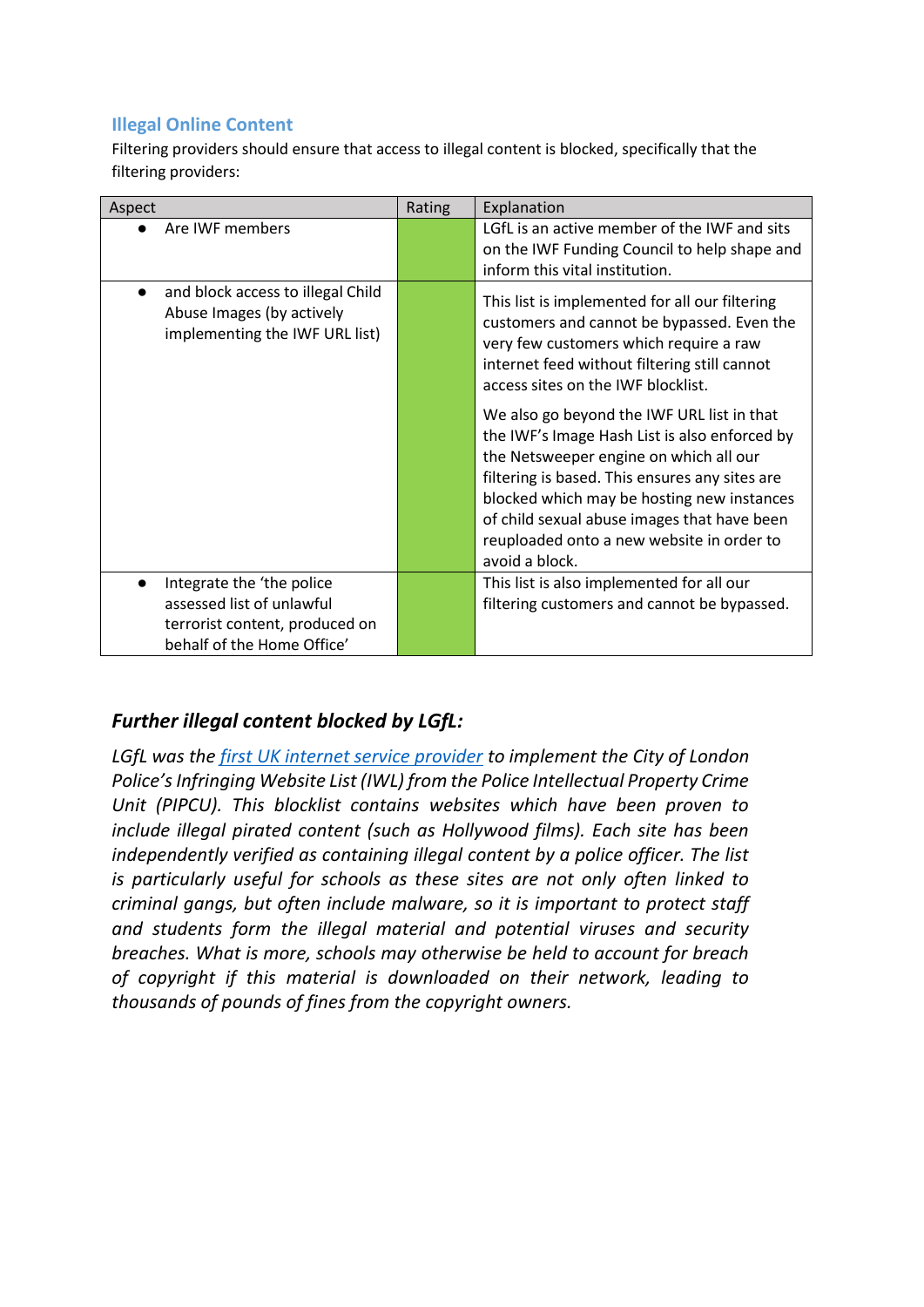## **Inappropriate Online Content**

Recognising that no filter can guarantee to be 100% effective, providers should both confirm, and describe how, their system manages the following content

| Content              | Explanatory notes - Content<br>that:                                                                           | Rating | Explanation                                                                                                                                                                                                                                                                                                                                                                                                                                                                                                                                                                                                                                                                |
|----------------------|----------------------------------------------------------------------------------------------------------------|--------|----------------------------------------------------------------------------------------------------------------------------------------------------------------------------------------------------------------------------------------------------------------------------------------------------------------------------------------------------------------------------------------------------------------------------------------------------------------------------------------------------------------------------------------------------------------------------------------------------------------------------------------------------------------------------|
| Discrimination       | Promotes the unjust or<br>prejudicial treatment of<br>people on the grounds of<br>race, religion, age, or sex. |        | As with all categories listed here,<br>combatting this category cannot be<br>achieved through blocking alone, and it is<br>crucial that education forms part of the<br>same conversation as filtering and<br>blocking. Safe search can be enforced in<br>search engines and the moderate or strict<br>restricted DNS modes within YouTube<br>help to remove many videos which are<br>inappropriate for children that fall into<br>this or any other of the categories listed<br>here. Schools can choose to whitelist a<br>site that is in an otherwise blocked<br>category, or block a site from an<br>otherwise allowed category (and do this<br>per group/IP/time etc). |
|                      |                                                                                                                |        | This category of discrimination is most<br>likely to be covered by the category of<br>Hate Speech. See also Extremism section<br>below for education support.                                                                                                                                                                                                                                                                                                                                                                                                                                                                                                              |
| Drugs /<br>Substance | displays or promotes the<br>illegal use of drugs or                                                            |        | See above for general notes.                                                                                                                                                                                                                                                                                                                                                                                                                                                                                                                                                                                                                                               |
| abuse                | substances                                                                                                     |        | Schools can choose to block or allow<br>three categories relating to drugs debate,<br>illegal drugs and prescription drugs.                                                                                                                                                                                                                                                                                                                                                                                                                                                                                                                                                |
| Extremism            | promotes terrorism and<br>terrorist ideologies, violence                                                       |        | See above for general notes.                                                                                                                                                                                                                                                                                                                                                                                                                                                                                                                                                                                                                                               |
|                      | or intolerance                                                                                                 |        | There is a violence and extremism<br>category into which many of these sites<br>will fall and on which schools can compile<br>ad hoc or custom reports (as with any<br>other category). This is in addition to the<br>CTIRU Home Office terrorist block list as<br>described on the previous page.<br>LGfL also does a lot of education work in<br>this area which can be viewed via<br>prevent.lgfl.net including a new joint                                                                                                                                                                                                                                             |
|                      |                                                                                                                |        | resource with the DfE to support critical<br>thinking for safeguarding, including but<br>not limited to Prevent, called Going too<br>Far (goingtoofar.lgfl.net).                                                                                                                                                                                                                                                                                                                                                                                                                                                                                                           |
| Malware /<br>Hacking | promotes the compromising<br>of systems including<br>anonymous browsing and                                    |        | See above for general notes.                                                                                                                                                                                                                                                                                                                                                                                                                                                                                                                                                                                                                                               |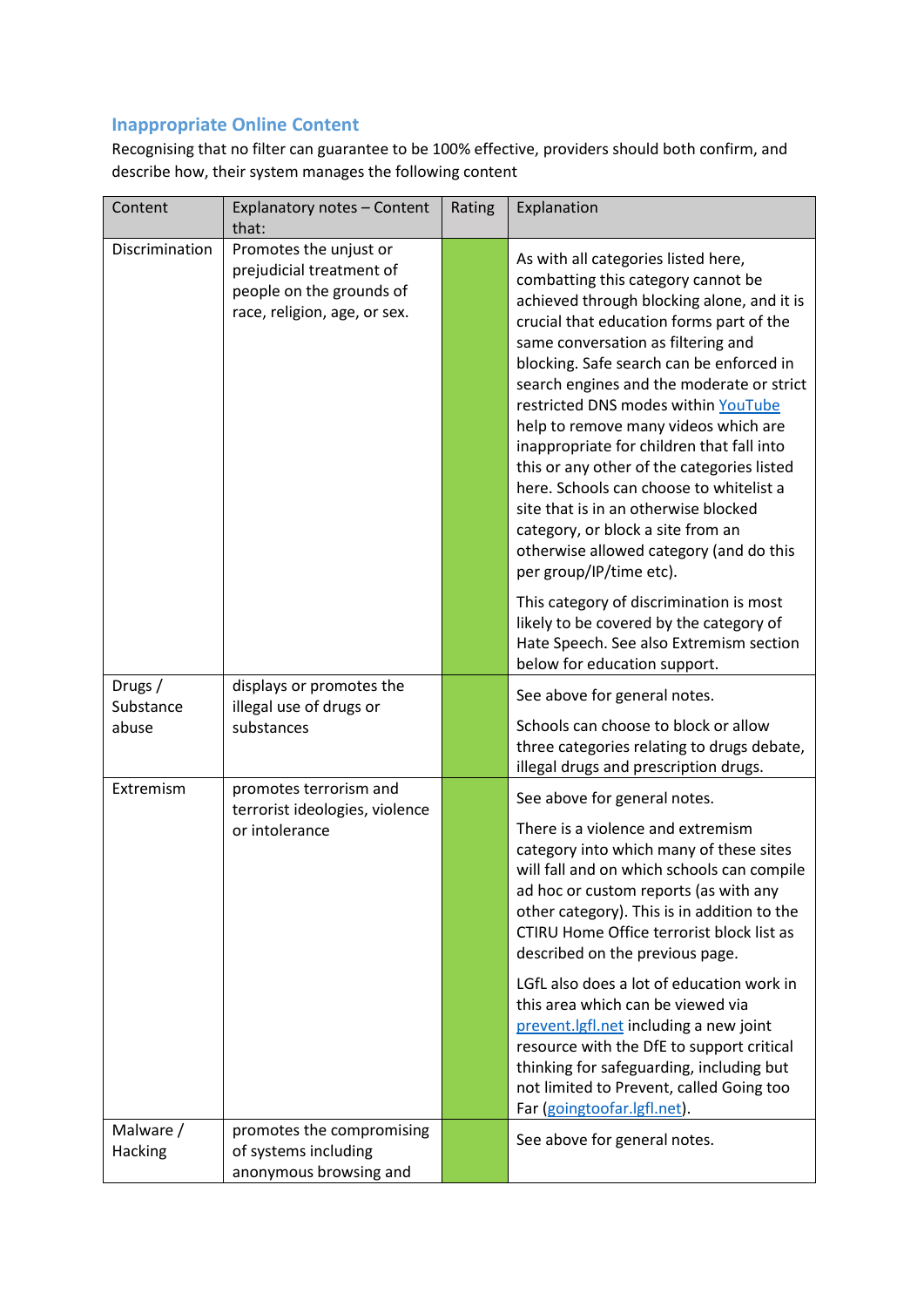|                         | other filter bypass tools as<br>well as sites hosting<br>malicious content | This may relate to our categories of<br>viruses/infected hosts. It is further<br>supported by the PIPCU list (see back 1<br>page) and other LGfL technologies<br>beyond the core filtering service which<br>are offered to all our schools, such as<br>Sophos, Malwarebytes and others. |
|-------------------------|----------------------------------------------------------------------------|-----------------------------------------------------------------------------------------------------------------------------------------------------------------------------------------------------------------------------------------------------------------------------------------|
| Pornography             | displays sexual acts or<br>explicit images                                 | See above for general notes.<br>Further to this we provide support and<br>signposting at pornography.lgfl.net                                                                                                                                                                           |
| Piracy and<br>copyright | includes illegal provision of<br>copyrighted material                      | See above for general notes.                                                                                                                                                                                                                                                            |
| theft                   |                                                                            | There is a Netsweeper category for Piracy<br>but also the PIPCU blocklist is applied as<br>per the notes on the previous page.                                                                                                                                                          |
| Self Harm               | promotes or displays<br>deliberate self harm                               | See above for general notes.                                                                                                                                                                                                                                                            |
|                         | (including suicide and eating<br>disorders)                                | Self-harm sites will usually fall into the<br>'extreme' category. They may be blocked<br>by site theme or by keyword, either by<br>the Netsweeper classification engine or<br>LGfL keywords.                                                                                            |
|                         |                                                                            | The collection of resources at<br>bodyimage.lgfl.net may be helpful further<br>support in this area for schools.                                                                                                                                                                        |
| Violence                | Displays or promotes the<br>use of physical force                          | See above for general notes.                                                                                                                                                                                                                                                            |
|                         | intended to hurt or kill                                                   | This may fall into the categories of<br>violence/extreme/web<br>storage/criminal/adult.                                                                                                                                                                                                 |
|                         |                                                                            | LGfL education support in this area<br>includes countylines.lgfl.net, syv.lgfl.net<br>and survive.lgfl.net.                                                                                                                                                                             |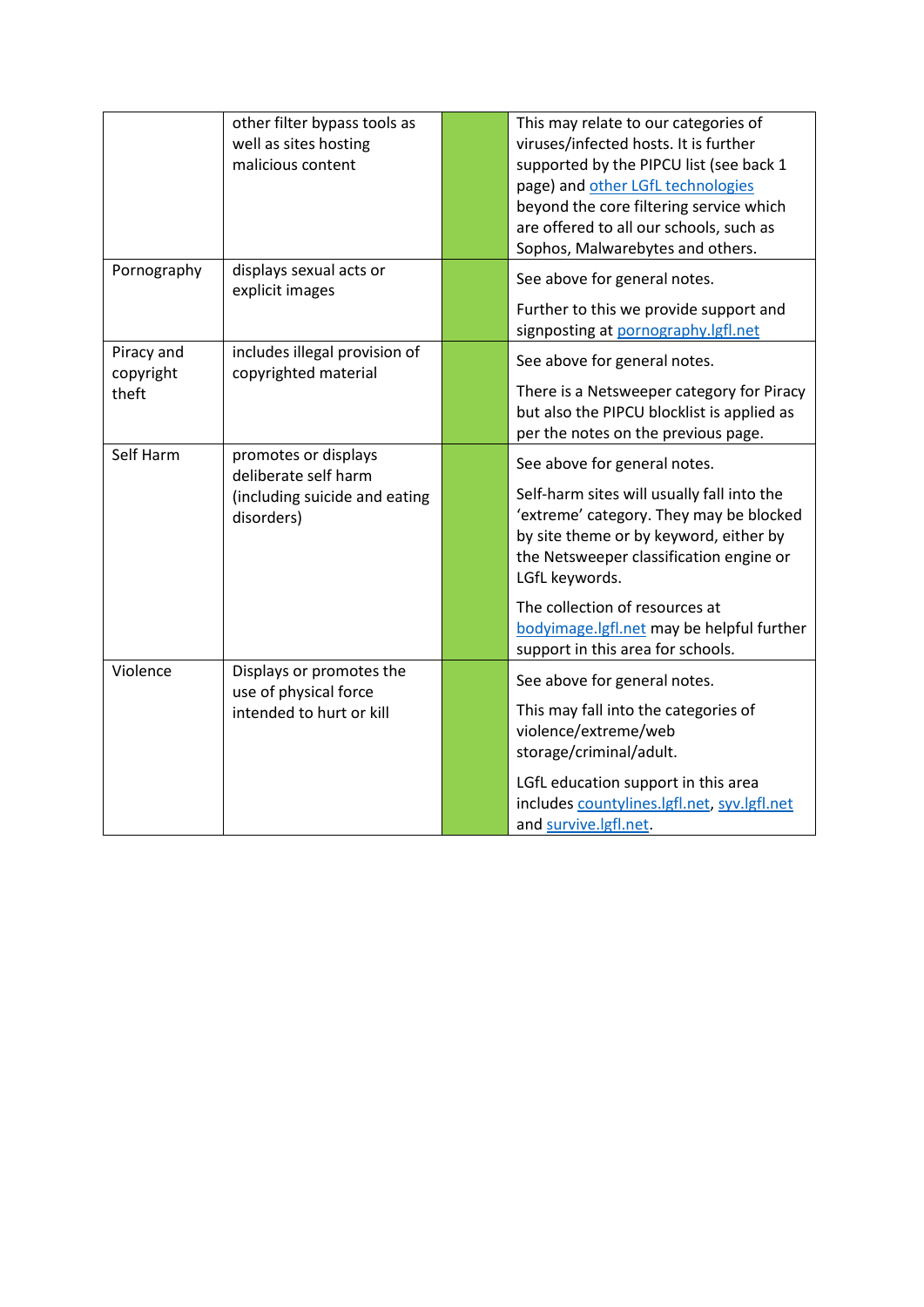This list should not be considered an exhaustive list. Please outline how the system manages this content and many other aspects

The categories which exist for granular block/allow rules can be applied to different users, groups, times, IP ranges, etc within WebScreen and HomeProtect; they are listed below this box for information. Users can see definitions of each category within the portal. They can be applied at a school or MAT/LA level for user groups (per Active Directory or USO login), and/or by time or IP address. 'Bundles' also exist to allow groups of URLs to be treated together, either because a school or MAT wishes to group regular websites or for those such as the LGfL Facebook bundles which includes the 6 or 7 different web addresses which must work in order for the facebook site to work (and vice versa).

Further detail and videos guides for different aspects of the in-school system and its functionality can be found at [https://webscreeninfo.lgfl.net](https://webscreeninfo.lgfl.net/) and for our remote offering at [http://homeprotect.lgfl.net.](http://homeprotect.lgfl.net/)

Data Controller authorisation is sought for certain 'high risk' categories (e.g. sites which can be used as a proxy and therefore might be used to avoid blocks), in order to ensure that a full awareness exists within (for instance) a school's Senior Leadership Team, of any polices being deployed that may represent a higher risk than is typically deemed acceptable.

Please note that https decryption is available to increase the sophistication of filtering. By way of explanation, without decryption, any site that begins with https:// (nearly 60% of all the world's websites) is blocked or allowed at domain level (e.g. [https://www.bbc.co.uk](https://www.bbc.co.uk/) can be blocked or allowed as a whole website); however, with decryption a school can block or allow an individual page, e.g. block or allow a section or page within a website, e.g. block [https://www.bbc.co.uk](https://www.bbc.co.uk/iplayer)**/iplayer** but allow [https://www.bbc.co.uk](https://www.bbc.co.uk/news)**/news**).

#### **WebScreen categories:**

| <u>WENJU CEII LALEKUI IEJ.</u> |                          |
|--------------------------------|--------------------------|
| - Abortion                     | Criminal Skills          |
| Prochoice                      | Culinary                 |
| <b>Abortion - Prolife</b>      | Directory                |
| Abortions                      | Drugs - Debate           |
| Activist/Advocacy              | Drugs - Illegal          |
| Groups                         | Drugs - Prescribed       |
| Ad Blocking                    | Education                |
| <b>Adult Content</b>           | <b>Educational Games</b> |
| Adult Image                    | Email                    |
| Advertising                    | Entertainment            |
| Adware                         | Environmental            |
| Alcohol                        | Extreme                  |
| Alternative                    | <b>File Sharing</b>      |
| Lifestyles                     | Forums                   |
| Arts & Culture                 | Freeware                 |
| Bad Link                       | Downloads                |
| Banner/Ad Servers              | Gambling                 |
| Blogging                       | Games                    |
| <b>Bullying</b>                | Gay & Lesbian            |
| <b>Business</b>                | <b>Issues</b>            |
| Classifieds                    | General                  |
| <b>Computer Security</b>       | General News             |

Hate Speech Host is an IP Humour Images Infected Hosts Instant Messaging (IM) Internet Auction Intimate Apparel Intranet Servers Investing Job Search Journals and Blogs Legal Malformed URL Malicious Web Obfuscation Malware Match Making Matrimonial Media Protocols Medical

Medication Misc. Protocols Music Downloads Network Unavailable New URL No Text Nudity Occult Online Sales Open Resource Sharing Parked Pay to Surf Peer to Peer Phishing Phone Cards Piracy Political Portals Privacy Profanity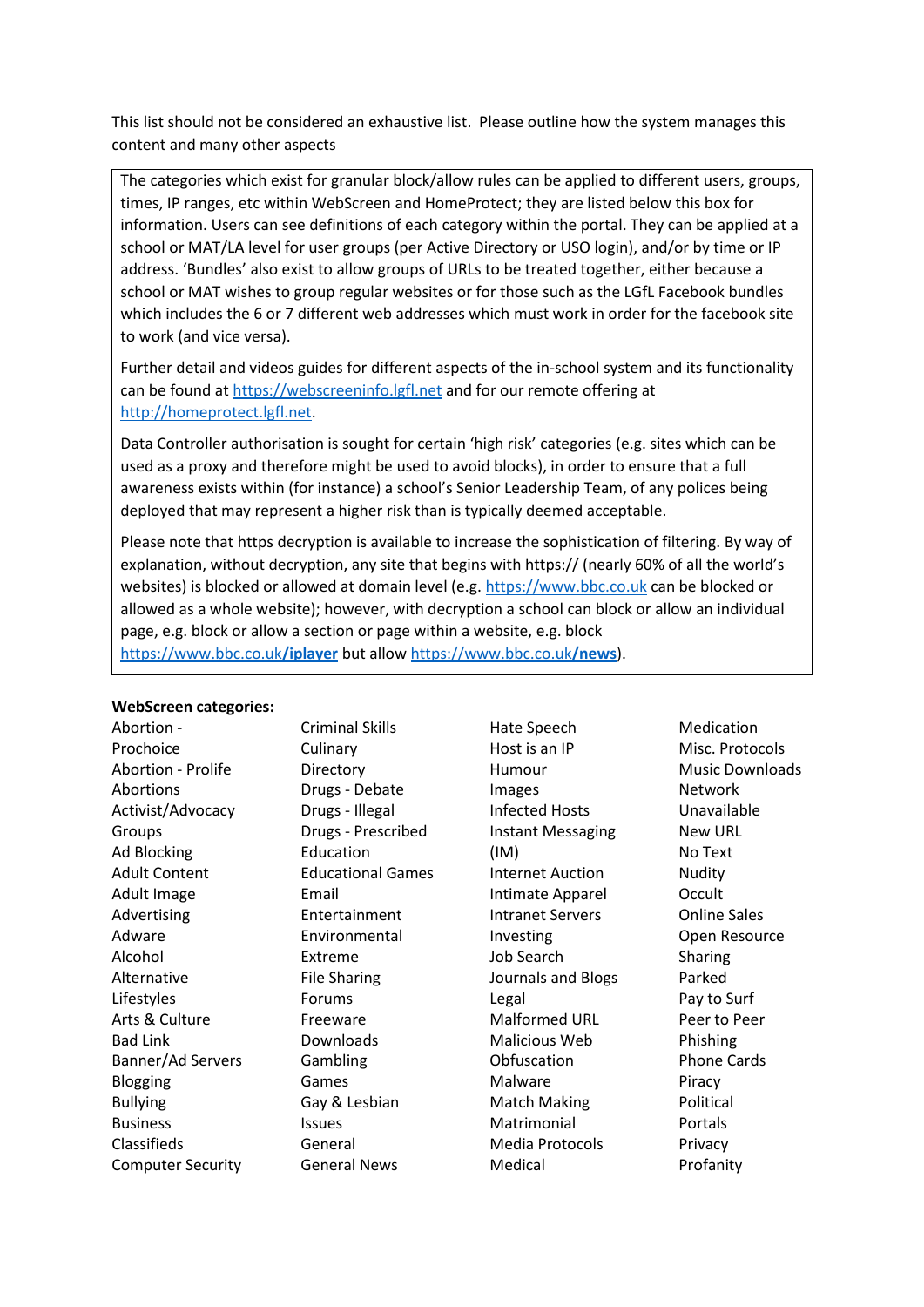Proxy Anonymizer Real Estate Redirector Page References Religion Ringtones Safe Search Sales Search Engine Search Keywords Security Threat Self Help Sex Education SMS Messaging Social Issues and Support Social Networking Sport - Hunting and Gun Clubs Sports Streaming Media Substance Abuse

Tasteless/Illegal/Q uestionable **Technology** Tobacco Travel Under Construction URL Translation Vehicles Violence Viruses

Voice Over IP (VOIP) Weapons Web Chat Web E-mail Web Hosting Web Storage Web-Based Chat & Email

#### **For HomeProtect these categories are slightly different:**

Abortions Ad Blocking Adult Mixed Content Advertising Adware Age Restriction Alcohol Arts and Culture Body Modification Bullying Business Child Erotica Child Sexual Abuse Classifieds Content Server Copyright Infringement Criminal Skills **Culinary** Directory Education Educational Games Entertainment Environmental Extreme Financial Services Gambling Games General General News Government **Hacking** Hate Speech Health Host is an IP HTTP Errors Humor Images Infected Hosts Intimate Apparel Intranet Servers Job Search Journals and Blogs Legal Lifestyle Choices Malformed URL Malicious Web **Obfuscation** Malware Malware Hosts Marijuana Match Making Matrimonial Medication Military Network Timeout Network Unavailable New URL No Text Nudity **Occult** Open Mixed Content Parked Pay to Surf Payment Gateway Peer to Peer Phishing Phishing Hosts Phone Cards PIPCU Pornography Portals Privacy Profanity Real Estate Redirector Page References Religion

Remote Access Tools Safe Search Sales Search Engine Search Keywords Self Harm Sex Education Social Networking Sports Streaming Media Substance Abuse Technology Terrorism Tobacco Translation Travel Under Construction Vehicles Viruses Weapons Web Chat Web Email Web Hosting Web Proxy Web Storage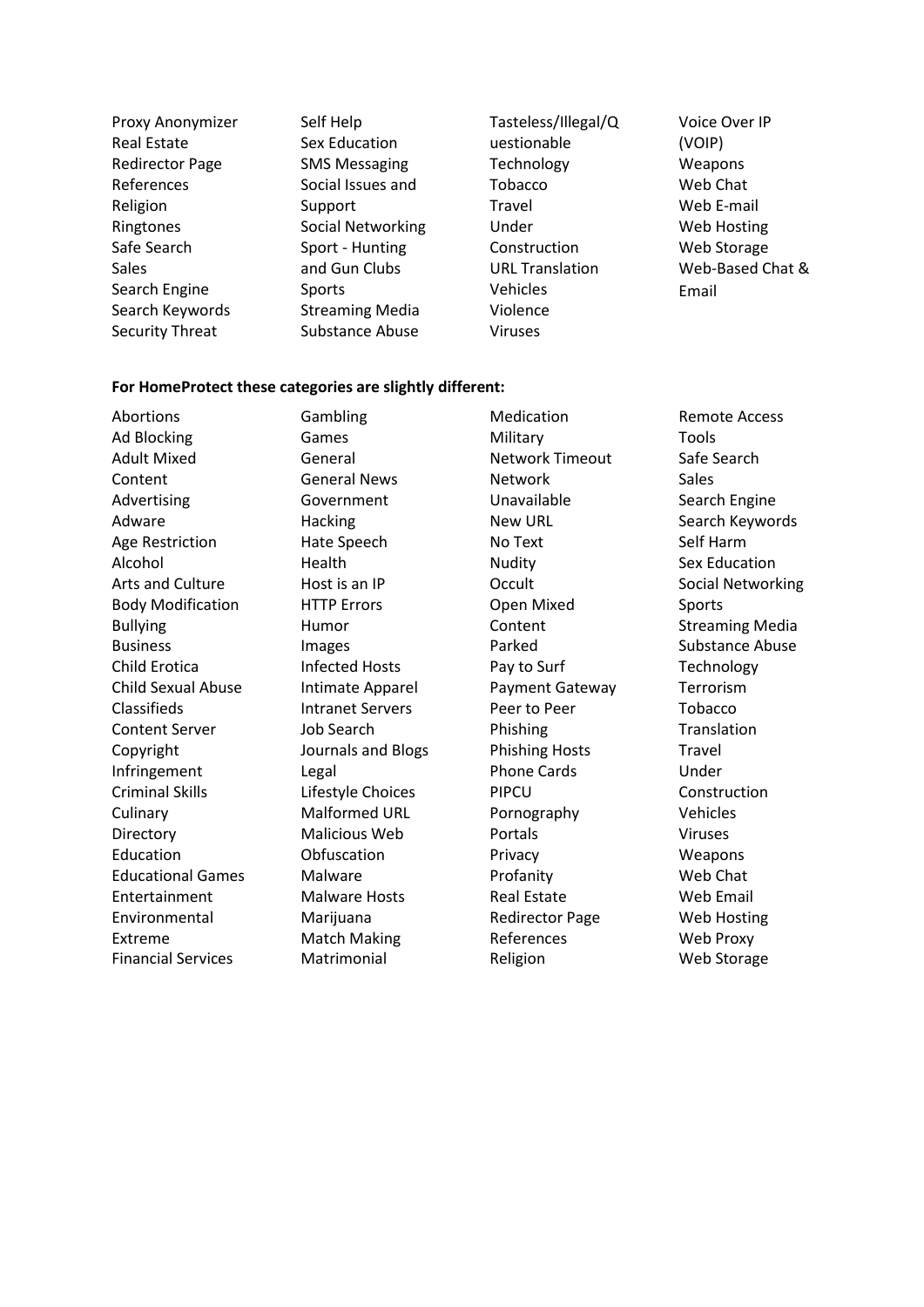Regarding the duration and extent of logfile (Internet history) data retention, providers should outline their retention policy, specifically including the extent to the identification of individuals and the duration to which all data is retained .

System logs for WebScreen are retained for the period of 1 year after the end of the academic year and then disposed of. This not only complies with the Investigatory Powers Act 2016 which requires ISPs to retain this data for 12 months, but also allows schools the opportunity to run investigations after the fact during an extended period. Where these files have been downloaded by a school for a safeguarding record, the school can apply DfE recommended retention periods to the downloaded files. There is no justification for LGfL to retain these logfiles over a longer period without justification, hence the application of this 'academic year-end + 1 year' approach.

The extent to which an individual can be identified by the reports will vary from school to school depending on the extent to which they have set up per-user filtering. Where per user policies are applied, logs and reports will identify usernames allocated by school accounts.

Providers should be clear how their system does not over block access so it does not lead to unreasonable restrictions

- When pupils use their parents' or their own devices at home (as opposed to school managed wones which can have HomeProtect applied), they do not have the protections offered by a schoolsafe connection – often parents are not aware of the basic family protections available on home broadband connections of games consoles and mobile phones. Accordingly, we encourage schools to focus on educating pupils/students about how to use devices and the internet safely and securely, and above all what to do if they see or experience something which worries or harms them or makes them uncomfortable. Strong filtering must go hand-in-hand with strong education and safeguarding at all times to prepare young people for a digital world.
- There is a fine line between under- and over-blocking, and of course this depends on the school, context and specific user. That is why we encourage schools to customise the default strict policy settings we give them when they join – there are templates for primaries and secondaries – according to the needs of the school and its community. With the exception of the illegal content lists, a school can choose to allow or block any category for a particular group/s in line with its own needs and risk assessment.
- This is further supported by the ability to provide different policies for different user groups using Active Directory integration or USO account browser logins (LGfL's Shibboleth‐compliant IdP is Unified Sign On or USO), as well as IP and time-based policies to add further flexibility.
- We provide a range of training courses and resources to support teaching young people about how to stay safe online, and this supports the aims of not overblocking but ensuring adequate protections and backing it up with firm policies and educational messaging.
- We encourage schools to make the most of the relationship between filtering and monitoring (LGfL will soon have a new monitoring solution available to its schools and in the meanwhile, many already buy into such a system). The two are important because if you use monitoring to see why a child or young person took a particular route to a piece of content or website, you will learn much more but also be able to have slightly less strict filtering.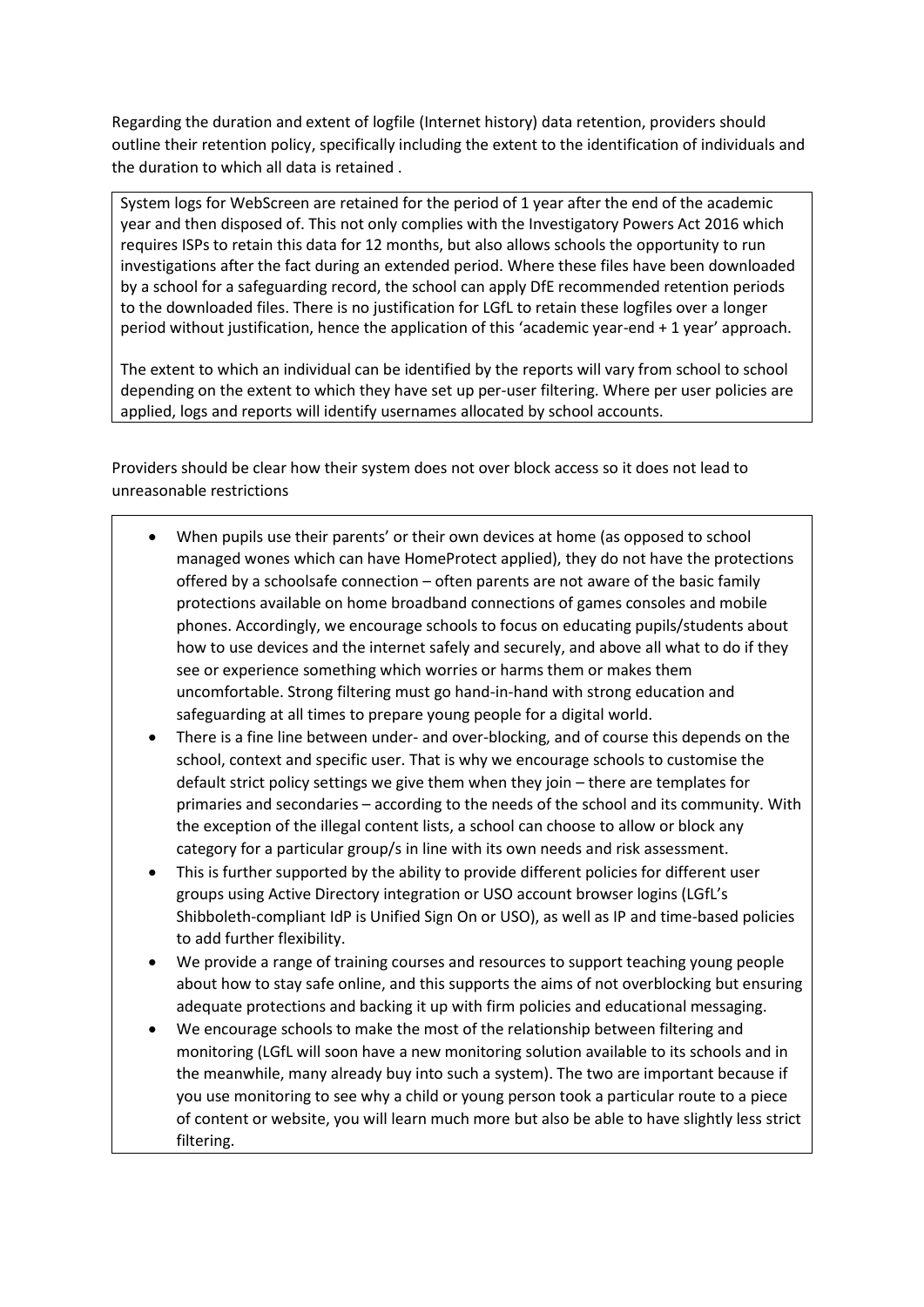- Training on our solutions is not only offered for technical teams, but also via a 20 minute safeguarding shorts session on filtering for safeguarding leads to help them understand what filtering can do and how it can be used as part of a wider contextual safeguarding approach.
- The use of Netsweeper classifications mean that LGfL takes advantage of the artificial intelligence systems used to categories AND constantly reassess sites to ensure overblocking does not take place due to categorisation errors.
- Customisable block pages allow schools to give more information to users about the route to unblock a page and to why it is blocked in the first place.
- We recommend that YouTube is not blocked but that restricted modes are set via DNS, and also provide guidance on how to work within the constraints of the YouTube system to make these more flexible and appropriate at [youtube.lgfl.net](https://youtube.lgfl.net/) (recently updated after changes made by Google).

We recommend a graduated approach to exposing children to technology as they develop; an example might be the use of safe search engines with younger pupils rather than relying on the enforced safe search in school that may not be turned on at home; or to having different filtering policies for different year groups. As pupils get older and develop, it is appropriate to relax restrictions and the flexibility of our filtering systems allow this throughout.

#### **Filtering System Features**

How does the filtering system meet the following principles?

| Principle                                                                                                                                                                                          | Rating | Explanation                                                                                                                                                                                                                                                                                                                                                                                                                                                                                         |
|----------------------------------------------------------------------------------------------------------------------------------------------------------------------------------------------------|--------|-----------------------------------------------------------------------------------------------------------------------------------------------------------------------------------------------------------------------------------------------------------------------------------------------------------------------------------------------------------------------------------------------------------------------------------------------------------------------------------------------------|
| Age appropriate,<br>differentiated filtering-<br>includes the ability to vary<br>filtering strength<br>appropriate to age and role                                                                 |        | As detailed in the box above, schools can apply and<br>then customise policy templates to the needs of<br>their users. They can apply these to groups of users<br>(e.g. individual/class/year group, pupil, teaching<br>staff, admin staff, etc) using Active Directory or<br>USO login, or by time and/or IP address.                                                                                                                                                                              |
|                                                                                                                                                                                                    |        | Schools can choose to whitelist a site that is in an<br>otherwise blocked category, or block a site from an<br>otherwise allowed category (and do this per<br>group/IP/time etc).                                                                                                                                                                                                                                                                                                                   |
|                                                                                                                                                                                                    |        | The system is highly flexible to allow schools to<br>exercise their own judgement in line with their<br>expertise, local knowledge and risk assessment.                                                                                                                                                                                                                                                                                                                                             |
| Circumvention - the extent<br>and ability to identify and<br>manage technologies and<br>techniques used to<br>circumvent the system,<br>specifically VPN, proxy<br>services and DNS over<br>HTTPS. |        | LGfL filtering is not a DNS-based filter, so efforts to<br>circumvent the system using DNS over https or<br>changing DNS server will have no impact on the<br>system. VPNs and Proxy sites can be blocked and<br>classic sites used to bypass filtering such as Google<br>Translate are blocked by default (put into the high-<br>risk category; Headteacher approval can be given<br>to allow the site, but alternatives are available<br>without the potential for use as a proxy<br>anonymiser). |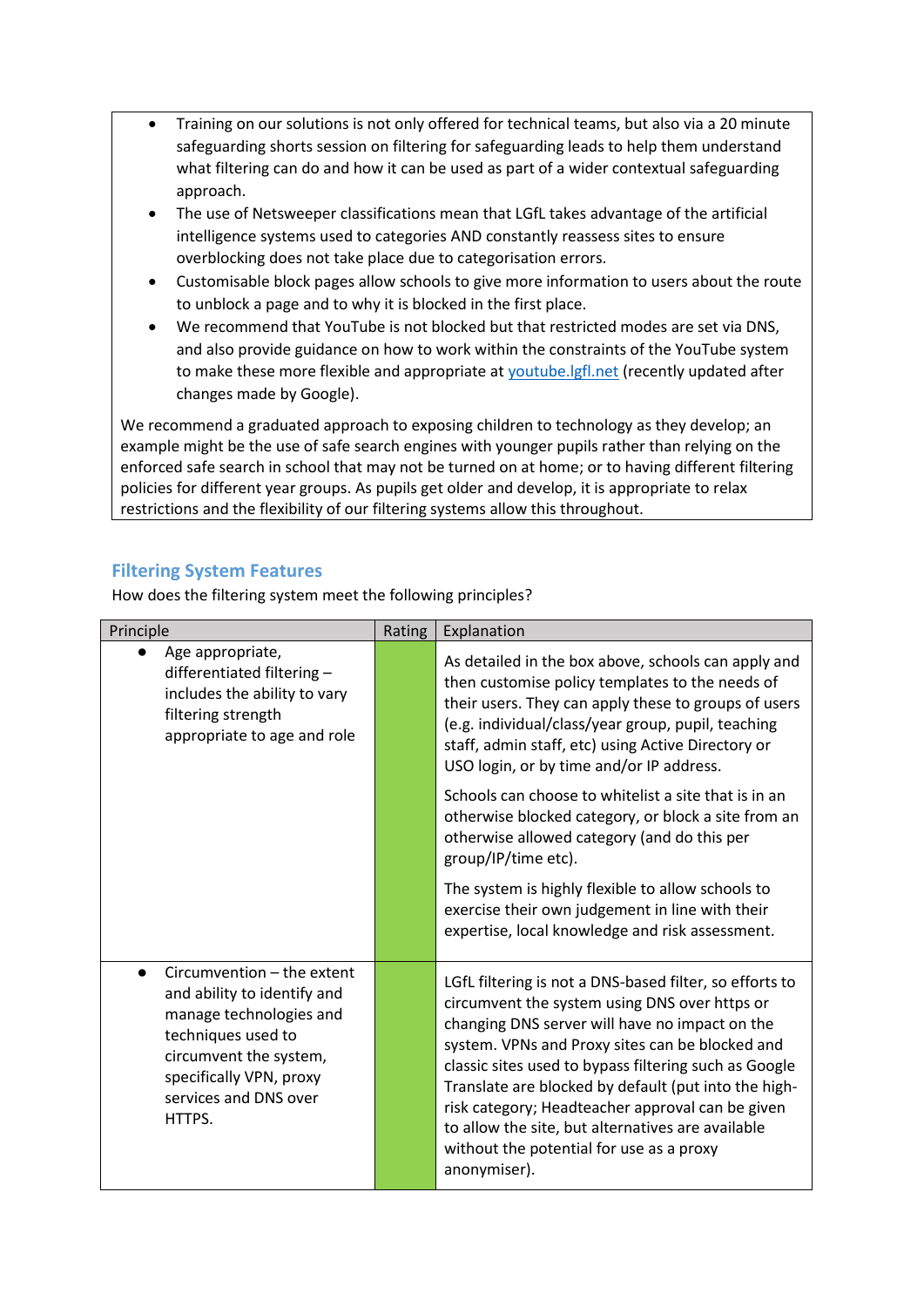|                                                                                                                                                                                                                                                                                                         | Safe search can be enforced in search engines.<br>The active management of firewalls also plays a key<br>role in the avoidance of techniques and<br>technologies to bypass protection.                                                                                                                                                                                                                                                                                                                                                                                                  |
|---------------------------------------------------------------------------------------------------------------------------------------------------------------------------------------------------------------------------------------------------------------------------------------------------------|-----------------------------------------------------------------------------------------------------------------------------------------------------------------------------------------------------------------------------------------------------------------------------------------------------------------------------------------------------------------------------------------------------------------------------------------------------------------------------------------------------------------------------------------------------------------------------------------|
| Control - has the ability and<br>$\bullet$<br>ease of use that allows<br>schools to control the filter<br>themselves to permit or<br>deny access to specific<br>content                                                                                                                                 | With the exception of illegal sites, schools can<br>change/apply any policy or group or whitelist or<br>blacklist any site regardless of general policy<br>application.<br>They have full control of the system. MATs / LAs<br>can also appoint admins to apply policy changes on<br>behalf of a school where appropriate. The admin<br>portal can be accessed anywhere, anytime, by<br>authorised admins within the school and where<br>appropriate LA/MAT.<br>This applies equally to the WebScreen and<br>HomeProtect portals.                                                       |
| Contextual Content Filters-<br>$\bullet$<br>in addition to URL or IP<br>based filtering, the extent to<br>which (http and https)<br>content is analysed as it is<br>streamed to the user and<br>blocked. For example, being<br>able to contextually analyse<br>text on a page and<br>dynamically filter | Netsweeper has developed an AI system that is<br>constantly scanning the internet to analyse the<br>content of all websites - it does not simply work at<br>the domain level but is scanning all pages and<br>making ongoing changes to categorisations<br>throughout the day.<br>This is well illustrated by the stats on changes made<br>during the past 24 hours by the Netsweeper<br>categorisation engine at netsweeper.co.uk/live-<br>stats<br>LGfL also recommends the use of monitoring tools<br>to understand more about the journey of young<br>people online and on devices. |
| Filtering Policy - the filtering<br>provider publishes a<br>rationale that details their<br>approach to filtering with<br>classification and<br>categorisation as well as<br>over blocking                                                                                                              | This document can be taken to outline our policy,<br>alongside further details given at<br>webscreeninfo.lgfl.net and YouTube.lgfl.net.<br>Category listings and definitions are also given<br>within the admin portal itself.                                                                                                                                                                                                                                                                                                                                                          |
| Group / Multi-site<br>$\bullet$<br>Management - the ability<br>for deployment of central<br>policy and central oversight<br>or dashboard                                                                                                                                                                | Local authorities / Multi-academy trusts can make<br>all the same changes that their school admins can<br>make and easily change between the schools they<br>have permission to manage.                                                                                                                                                                                                                                                                                                                                                                                                 |
| Identification - the filtering<br>$\bullet$<br>system should have the<br>ability to identify users                                                                                                                                                                                                      | Where Active Directory or USO login is used, the<br>identification of users for filtering or reporting is by<br>nature easiest. Where a school opts for IP based<br>filtering, reporting will be limited to IP address but<br>can be easily narrowed down to time and<br>behaviour to help identify users. Reporting is very<br>detailed for both regular, scheduled and ad hoc                                                                                                                                                                                                         |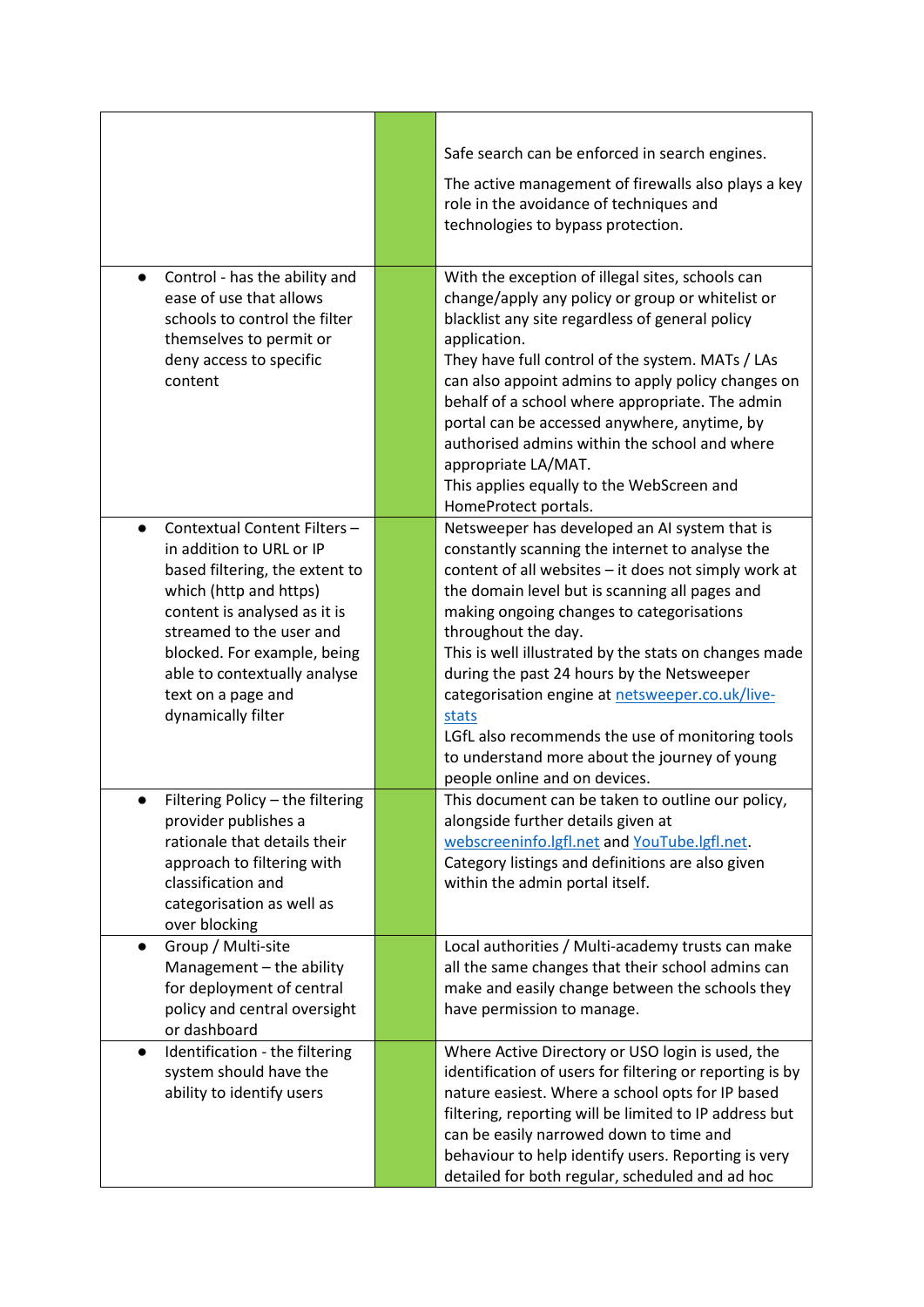|                                                                                                                                                                                                                                                                                                                                                           | reports. Google Directory synch will soon be added<br>to allow further granular per-user rules and<br>filtering (expected 2021/2022).                                                                                                                                                                                                                                                                                                                                                                                                                                                                                                                                                                                                                                                                                                                                                                      |
|-----------------------------------------------------------------------------------------------------------------------------------------------------------------------------------------------------------------------------------------------------------------------------------------------------------------------------------------------------------|------------------------------------------------------------------------------------------------------------------------------------------------------------------------------------------------------------------------------------------------------------------------------------------------------------------------------------------------------------------------------------------------------------------------------------------------------------------------------------------------------------------------------------------------------------------------------------------------------------------------------------------------------------------------------------------------------------------------------------------------------------------------------------------------------------------------------------------------------------------------------------------------------------|
| Mobile and App content -<br>$\bullet$<br>mobile and app content is<br>often delivered in entirely<br>different mechanisms from<br>that delivered through a<br>traditional web browser. To<br>what extent does the filter<br>system block inappropriate<br>content via mobile and app<br>technologies (beyond typical<br>web browser delivered<br>content) | LGfL filters any content accessed by http and https<br>protocols, regardless of whether content is browser<br>or application (app) accessible and is equally<br>applicable to 'mobile' content accessed via an<br>establishment's filtered infrastructure.<br>Where apps use these protocols, filtering works in<br>a similar way to web browser filtering and schools<br>can choose to allow or block each app on a per-app<br>basis. This is best done using a mobile-device<br>management (MDM) system (many LGfL schools<br>use the Meraki licences offered by LGfL).                                                                                                                                                                                                                                                                                                                                  |
|                                                                                                                                                                                                                                                                                                                                                           | As with all elements of filtering, it is vital that<br>schools also engage with the education side of<br>online safety to equip students for when they are<br>on their family home or mobile connections with<br>little or no filtering.                                                                                                                                                                                                                                                                                                                                                                                                                                                                                                                                                                                                                                                                   |
| Multiple language support -<br>the ability for the system to<br>manage relevant languages                                                                                                                                                                                                                                                                 | All our filtering benefits from the 46 languages in<br>the Netsweeper dynamic categorisation.                                                                                                                                                                                                                                                                                                                                                                                                                                                                                                                                                                                                                                                                                                                                                                                                              |
| Network level - filtering<br>$\bullet$<br>should be applied at<br>'network level' ie, not reliant<br>on any software on user<br>devices whilst at school<br>(recognising that device<br>configuration/software may<br>be required for filtering<br>beyond the school<br>infrastructure)                                                                   | WebScreen, the LGfL filtering for school sites, is<br>fully run at the network level and no installation on<br>user devices is required except where https<br>decryption is rolled out - this requires (as for any<br>other provider) the use of certificates to allow the<br>decryption to take place.                                                                                                                                                                                                                                                                                                                                                                                                                                                                                                                                                                                                    |
| Remote devices - with many<br>children and staff working<br>remotely, the ability for<br>devices (school and/or<br>personal) to receive school<br>based filtering to a similar<br>quality to that expected in<br>school                                                                                                                                   | HomeProtect, the LGfL webfilter for school<br>managed devices deployed for use in the home, is<br>by design a client based filter in order to make sure<br>it filters all internet whether at home, in a café, a<br>library or wherever. It is available for Windows<br>(.msi file), Chrome/Google Workspace (chrome<br>extension), Android and iPad (both via a browser<br>app).<br>Out of the box, schools are asked to choose<br>between 'Safe with Social Media and Gaming<br>Allowed' and 'Safe with Social Media and Gaming<br>Blocked' (given that social media and gaming are<br>the two areas where school approaches vary the<br>greatest, especially for use outside the home).<br>These can then be fully customised according to<br>school needs but the categories and sites are<br>designed to allow the types of sites most likely to<br>be used for homework or remote learning (e.g. all |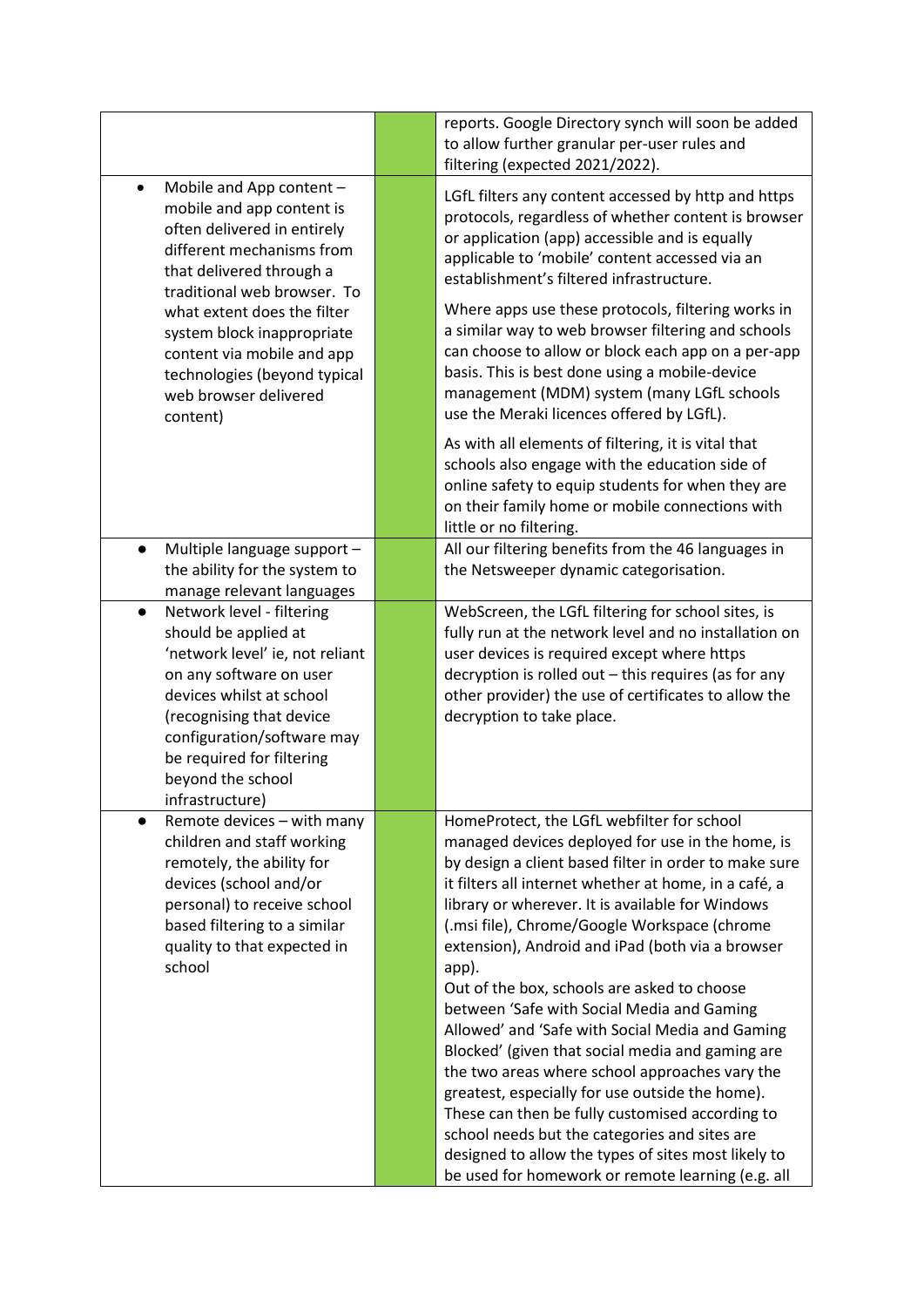|                              | video sites are allowed eg iPlayer, YouTube etc as   |
|------------------------------|------------------------------------------------------|
|                              | homework is likely to be set this way - instructions |
|                              | on how to set YouTube modes on a device level are    |
|                              | shared as part of the installation process).         |
|                              | Generally a home policy will be less strict than a   |
|                              | school one, hence the defaults take this into        |
|                              | consideration, and that most schools will be happy   |
|                              | for students to use devices for their own ends, as   |
|                              | long as this is possible safely and away from the    |
|                              | most harmful sites. However, as before, education    |
|                              | is key and parental engagement.                      |
| Reporting mechanism $-$ the  | School admins can report an incorrectly              |
| ability to report            | categorised site within the admin portal or flag a   |
| inappropriate content for    | site that should be blocked. Errors, queries and     |
| access or blocking           | other reports can also be filed to our helpdesk.     |
| Reports - the system offers  | WebScreen only - detailed reports can be run by      |
| clear historical information | admins within the admin portal. These can be         |
| on the websites visited by   | scheduled or ad hoc, can be per user/policy          |
| your users                   | group/IP/URL/category group/category. Log files      |
|                              | are retained as detailed above for the remainder of  |
|                              | the academic year plus 1 year.                       |

Filtering systems are only ever a tool in helping to safeguard children when online and schools have an obligation to "*consider how children may be taught about safeguarding, including online, through teaching and learning opportunities, as part of providing a broad and balanced curriculum".<sup>1</sup>*

Please note below opportunities to support schools (and other settings) in this regard

LGfL's DigiSafe team ensures that the infrastructure and technology we deliver to LGfL schools serves the safeguarding agenda, for example through web filtering (we scan over one billion URLs each day) an[d mail scanning](https://www.lgfl.net/services/mail-protect) (two million emails each day). But this is only part of the jigsaw.

We run a national safeguarding centre of excellence to support schools as they keep children safe online and beyond. This support includes live training [\(safetraining.lgfl.net\)](http://safetraining.lgfl.net/) and self-service cpd [\(safecpd.lgfl.net\)](https://safecpd.lgfl.net/) for staff, support for parents [\(parentsafe.lgfl.net\)](https://parentsafe.lgfl.net/) [blogs,](http://safeblog.lgfl.net/) [newsletters](http://safenewsletter.lgfl.net/) an[d social](https://twitter.com/lgfldigisafe)  [media feeds](https://twitter.com/lgfldigisafe) and other communications to make sure that schools are up to date with legislation and practice.

We operate a [resource portal](http://saferesources.lgfl.net/) to save teachers time and help them quickly access the best of the support available for pupils, parents and school staff, and we give schools to our expertise through [policy templates](http://safepolicies.lgfl.net/) for them to adapt and apply in their schools.

LGfL also contributes to various national bodies that shape safeguarding policy and practice, inform government and carry out research to ensure that we are always up to speed with the latest threats and opportunities online, e.g. pupil focus groups and pupil surveys.

We work with partners to produce unique materials such as the recent collaboration with the Department for Education 'Going Too Far – [Extremism and the Law](https://goingtoofar.lgfl.net/)', a critical thinking resource to help young people understand the law online and not cross it themselves or be sucked in by others trying to mislead or groom them.

<sup>1</sup> <https://www.gov.uk/government/publications/keeping-children-safe-in-education--2>